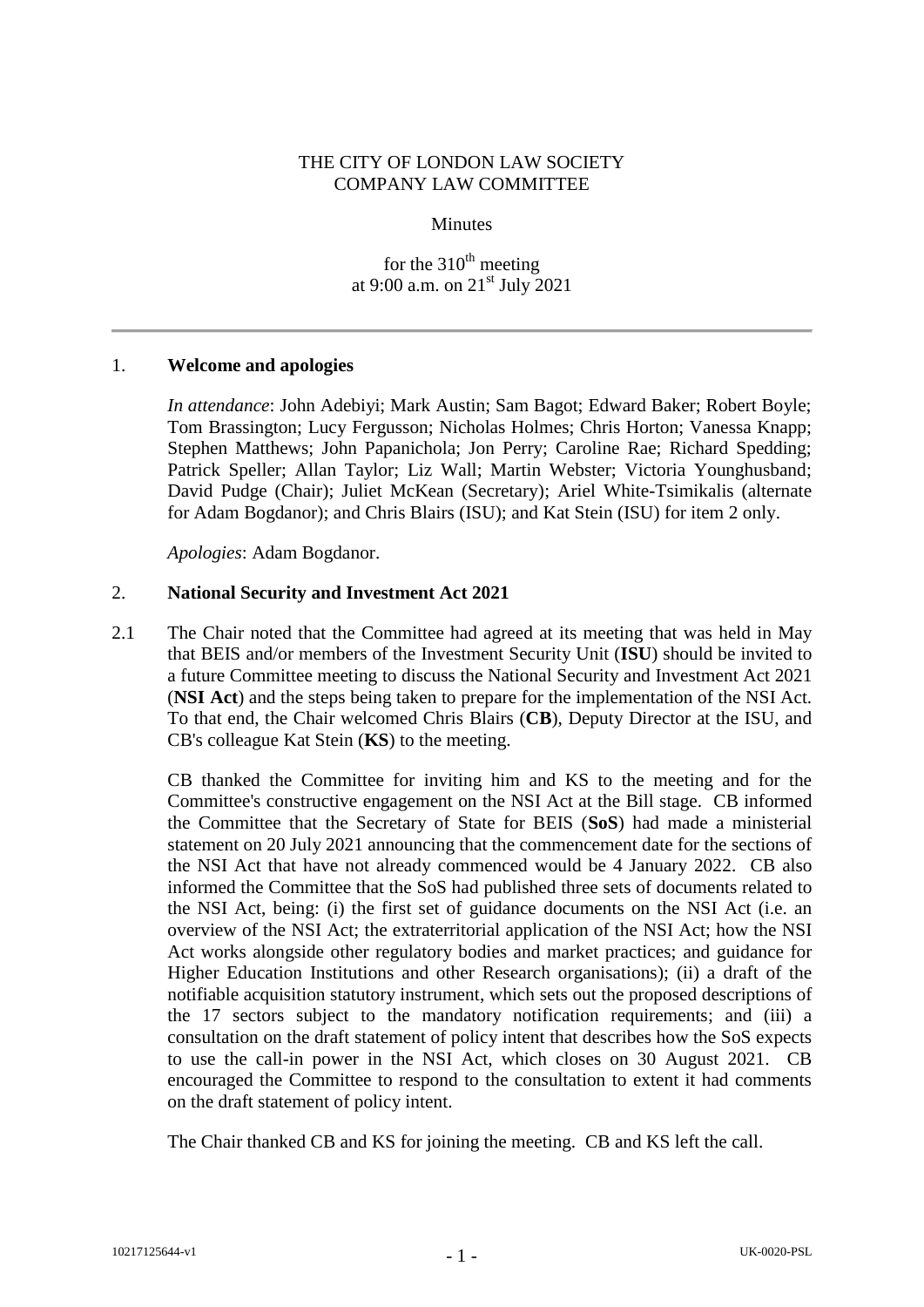2.2 *NSI Act commencement regulations*. The Chair noted that the National Security and Investment Act 2021 (Commencement No. 1 and Transitional Provision) Regulations 2021 were made on 30 June 2021, which brought into force on 1 July 2021 certain provisions of the NSI Act and made transitional provision.

# 3. **Approval of minutes**

A draft of the minutes of the meeting held on 26 May 2021 was circulated to members on 10 June 2021. The Chair asked members to send any comments on the minutes to the Secretary in the next couple of days, otherwise the minutes would be considered settled.

### 4. **Matters arising**

- 4.1 *Extension of duration of certain temporary measures under CIGA 2020*. The Committee noted that the Corporate Insolvency and Governance Act 2020 (Coronavirus) (Extension of the Relevant Period) (No. 2) Regulations 2021 came into force on 22 June 2021, which further extend the duration of the temporary COVID-19 restrictions on the use of statutory demands and winding up petitions introduced by the Corporate Insolvency and Governance Act 2020 (**CIGA 2020**) from 30 June 2021 to 30 September 2021.
- 4.2 *Takeover Panel Response Statement on conditions to offers and the offer timetable*. The Chair reported that the changes to the Takeover Code to reflect revisions to the conditions to offers and the offer timetable took effect on 5 July 2021. The Chair also reported that, in advance of those changes taking effect, the Joint CLLS/Law Society Takeovers Working Group published on 28 June 2021 the following specimen documents to reflect those changes: (i) revised set of offer conditions; (ii) further terms of the offer; and (iii) wording for an acceleration statement. It was also reported that the Joint Working Group published a memorandum describing potential approaches for addressing cash confirmation exercises in light of the guidance from the Takeover Panel that financing arrangements for offers and schemes should continue beyond the stated contractual long-stop date of the offer/scheme. It was noted that the documents are intended as illustrative examples only and reflect the views and proposed approach to the relevant issues advocated by the Joint Working Group. Copies of the documents are available on the Committee and the Law Society Company Law Committee websites and the availability of these documents was publicised via FromCounsel, Practical Law and Lexis PSL. The Chair thanked all those that have been involved in the preparation of these documents.

It was also noted that the Takeover Panel has published revised checklists to reflect the changes to the Code and amended versions of some of its Practice Statements. It was noted that changes to the Practice Statements largely reflect the changes to the Takeover Code, however, Practice Statements Nos 5 and 29 have been updated to reflect current practice.

4.3 *FCA consultation paper on SPACs.* The Chair reported that on 28 May 2021 the Joint Prospectus and Listing Rules Working Group, led by Nicholas Holmes, submitted a response to the FCA consultation paper (CP21/10) on proposed changes to aspects of the Listing Rules that apply to special purpose acquisition companies.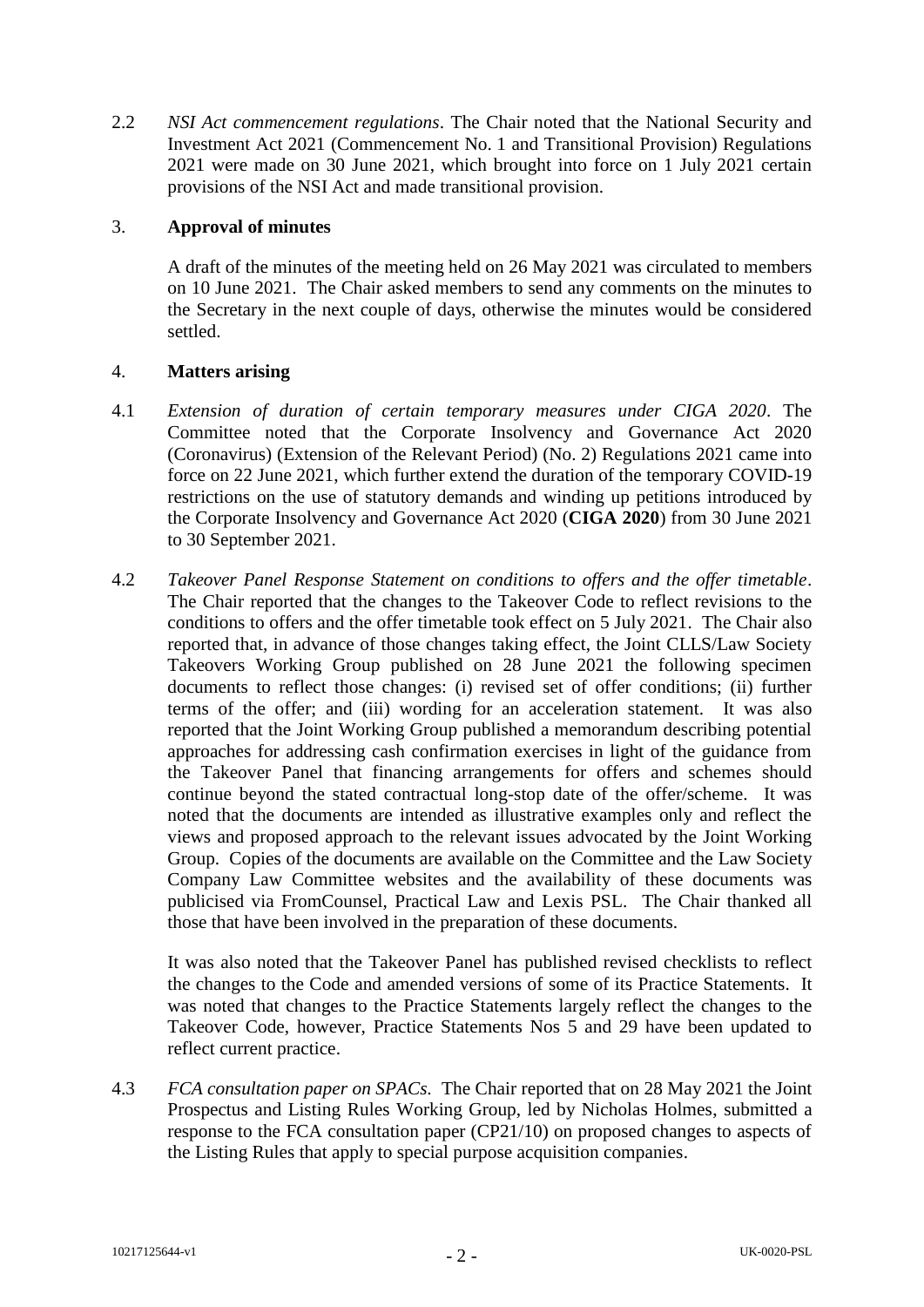4.4 *BEIS consultation on UK audit and corporate governance reform*. The Chair reported that on 8 July 2021 a joint working group of the Committee and the Law Society Company Law Committee, led by Mark Austin, submitted a response to the BEIS consultation on UK audit and corporate governance reform. Mark Austin reported that, due to the inevitable length of the joint working group's response and in order to ensure that the key concerns in the response were sufficiently highlighted, a short letter was sent by the Committee (and others, including TheCityUK and the Quoted Companies Alliance) to No. 10 and HM Treasury (**HMT**) that raises some of the significant concerns that the Committee has with certain of the proposals in the consultation. At the suggestion of No. 10, the letter was also sent to the Secretary of State for BEIS.

### 5. **Discussions**

- 5.1 *FCA/CLLS CLC Liaison Committee call on 20 July 2021*. Victoria Younghusband and other members of the Committee that attended the call provided an update of those matters discussed on the call.
- 5.2 *Better Business Act campaign*. The Chair reported that a working group of the Committee, led by Lucy Fergusson, has prepared a note that contains some thoughts for discussion on the Better Business Act campaign. Lucy Fergusson led a discussion on the note prepared by the working group.
- 5.3 *HMT consultation on a power to block listings on national security grounds.* The Chair reported that on 7 June 2021 HMT published a consultation on a power to block listings on national security grounds. It was noted that the consultation states that this precautionary power would ensure the Government has the ability and flexibility it needs to intervene in the small number of cases in which a listing or new admission to trading raises national security risks. The Chair noted that the Joint Prospectus and Listing Rules Working Group, led by Nicholas Holmes, is preparing a response to this consultation, which will be submitted by 27 August 2021 (being the consultation closing date).
- 5.4 *FCA consultation on enhancing climate-related disclosures by standard listed companies.* The Chair reported that on 22 June 2021 the FCA published a consultation on enhancing climate-related disclosures by standard listed companies and seeking views on ESG topics in capital markets (CP21/18). It was noted that the FCA is proposing to extend the application of its TCFD-aligned Listing Rule for premiumlisted commercial companies to issuers of standard listed equity shares. It was also noted that the FCA intends to confirm its final policy on climate-related disclosures before the end of 2021. The Chair noted that Chris Horton is leading the working group that is preparing a joint response to this consultation of the Committee, the CLLS Planning and Environmental Law Committee and the Law Society Company Law Committee, which will be submitted by 10 September 2021 (being the consultation closing date).
- 5.5 *HMT consultations on review of the UK prospectus regime and the wholesale capital markets.* The Chair reported that on 1 July 2021 HMT published two related consultations in respect of a review of: (i) the UK prospectus regime - this follows Lord Hill's recommendations in the UK Listings Review; and (ii) the wholesale capital markets – this consultation considers how the UK's regime for wholesale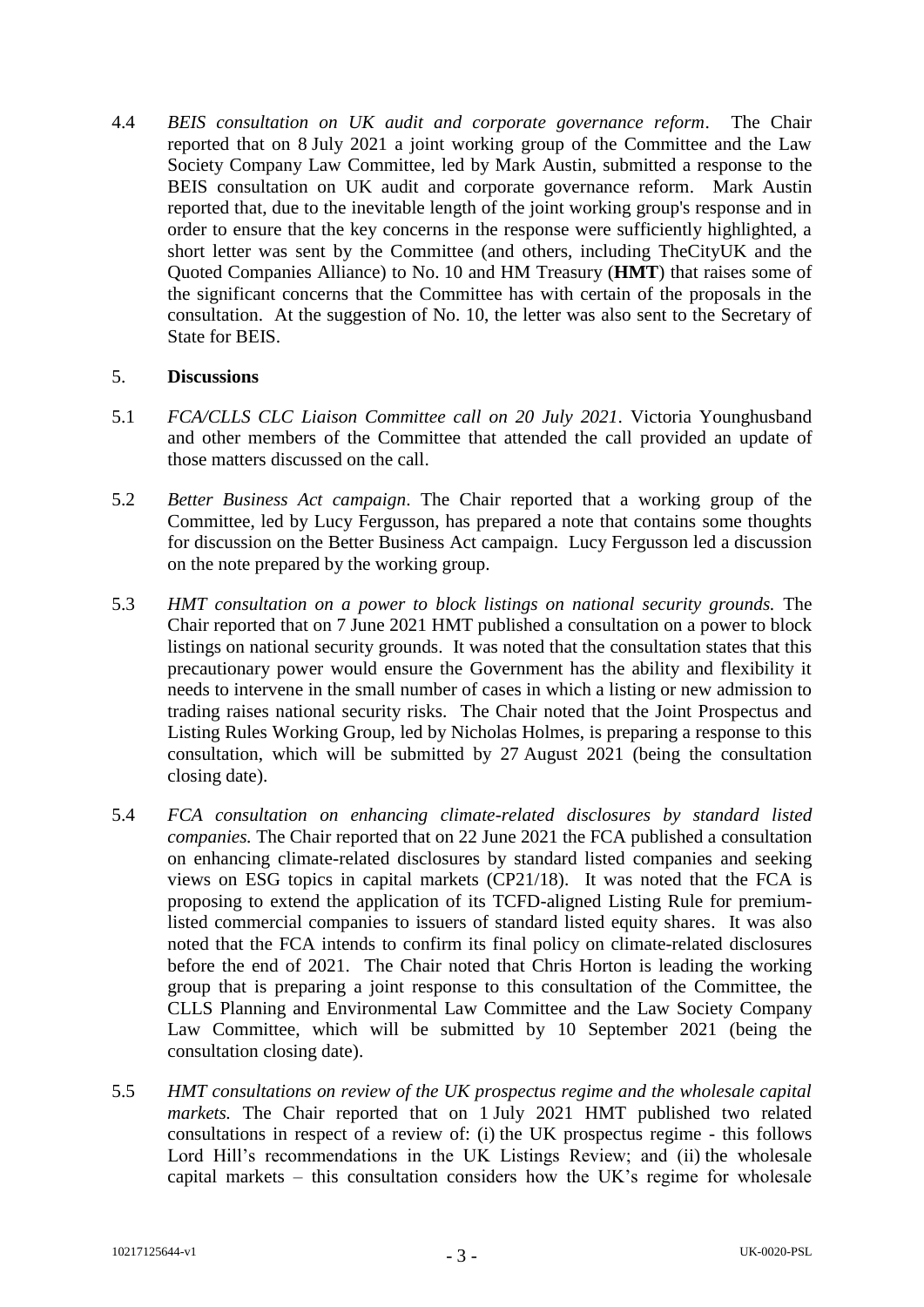capital markets can be reformed to deliver a framework that is fair, outcomes-based and supports openness and competitiveness, whilst maintaining the highest regulatory standards. The Chair noted that the Joint Prospectus and Listing Rules Working Group, led by Nicholas Holmes, is preparing a response to the consultation on the review of the UK prospectus regime, which will be submitted by 24 September 2021 (being the consultation closing date).

5.6 *FCA consultation on reforms to improve the effectiveness of UK primary markets*. Noting that this consultation had been discussed with the FCA on the call referred to in minute 5.1 above, the Chair reported that on 5 July 2021 the FCA published a consultation (Consultation Paper CP21/21 - Primary Markets Effectiveness Review) on a series of proposed reforms to improve the effectiveness of UK primary markets, alongside a discussion of how the FCA might continue to develop the regime to ensure the UK remains a competitive and dynamic market. It was noted that the proposed changes aim to reduce barriers to listing for companies and, as a consequence, increase the range of investment opportunities for consumers on UK public markets. It was also noted that the FCA is proposing measures to ensure the listing regime continues to have high standards of market integrity and clarity for users. It was further noted that, subject to consultation feedback and FCA Board approval, the FCA will seek to make relevant rules before the end of 2021 and, with regard to the discussion areas, the FCA will provide feedback and potentially consult further on wider listing regime changes in due course, if appropriate. The Chair noted that the Joint Prospectus and Listing Rules Working Group, led by Nicholas Holmes, is preparing a response to this consultation, which will be submitted by 14 September 2021 (being the consultation closing date).

### 6. **Recent developments**

The Committee noted the following additional items in sections 6.1 to 6.9 which were set out in the agenda but which time did not allow it to consider, other than the Committee discussed whether it should respond to the Law Commission's discussion paper on corporate criminal liability (see item 6.8(d)). The Committee agreed that the views of corporate lawyers on certain aspects of the discussion paper would be important. The Chair, therefore, agreed to contact the chair of the CLLS Corporate Crime & Corruption Committee to see if that committee is preparing a response to the discussion paper and, if so, whether members of the Committee could feed into that committee's response.

# 6.1 **Company law**

(a) No items to consider.

# 6.2 **Corporate governance**

(a) *Research on workforce engagement published by the FRC.* On 24 May 2021, the FRC announced the publication of research (by Royal Holloway, University of London and the Involvement and Participation Association) on workforce engagement under the UK Corporate Governance Code that provides a useful summary of how companies are engaging with their workforce in order to satisfy the Code requirements.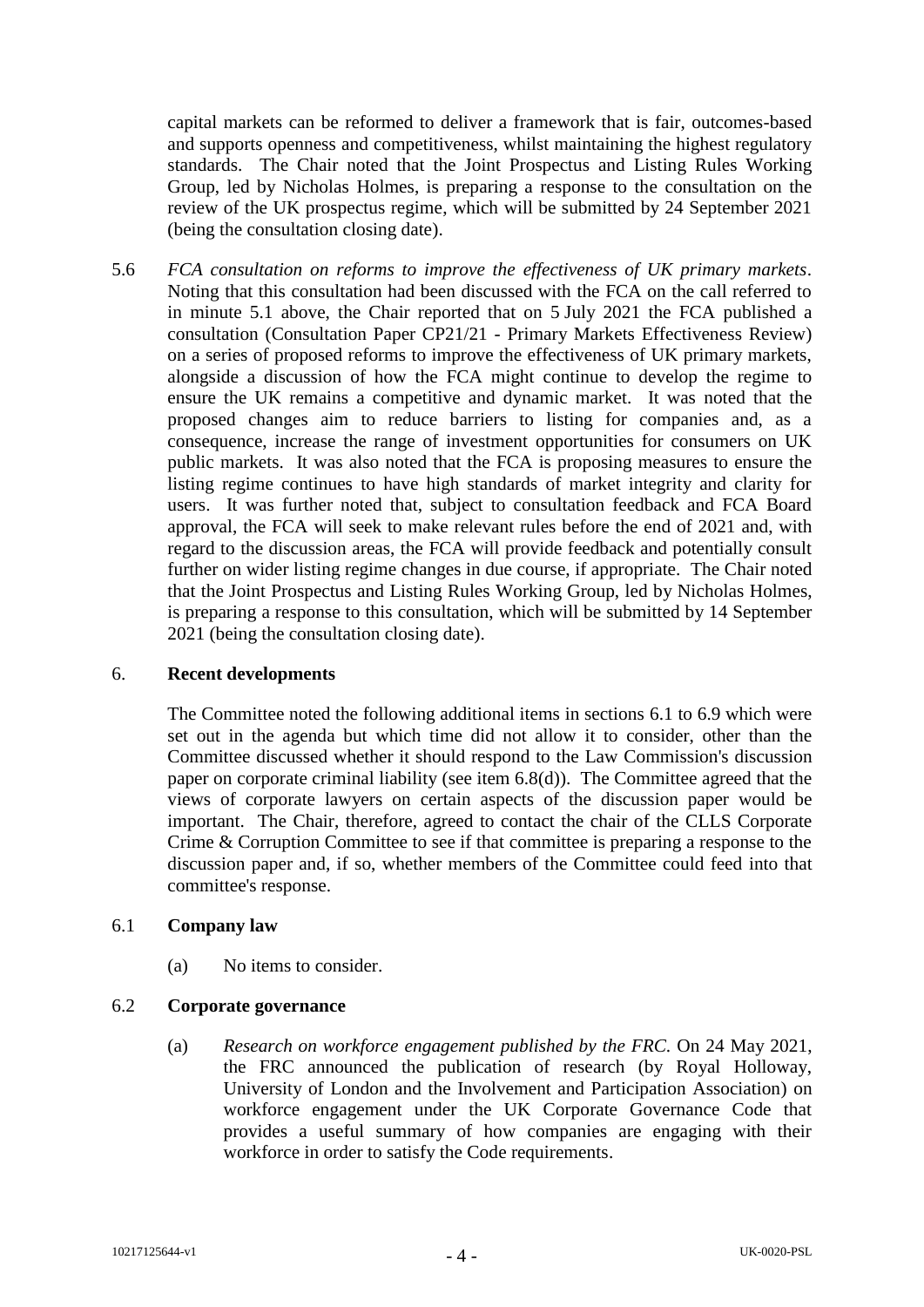### 6.3 **Reporting and disclosure**

(a) *FRC statement of intent on ESG challenges*. On 7 July 2021, the FRC announced the publication of a statement of intent on ESG challenges. This paper identifies areas where there are issues with ESG information if companies are to report in a way that meets the demands of stakeholders. The paper also sets out how companies can address these demands and the FRC's planned activities in this area.

### 6.4 **Equity capital markets**

- (a) *PMB No. 35*. On 2 July 2021, the FCA published Primary Market Bulletin No. 35. In this edition, the FCA is consulting on a new technical note, Primary Market/TN/104.1 - Listing applicants with cannabis-related businesses, which contains the FCA's proposed approach to assessing eligibility and listing applications for companies with cannabis-related activities.
- (b) *PMB No. 34*. On 24 June 2021, the FCA published Primary Market Bulletin No. 34. In this edition, the FCA consults on changes it proposes to make to its Knowledge Base in relation to the prospectus regime. The consultation closes on 4 August 2021. The FCA intends to create a new Primary Market Technical Note to adapt, as FCA guidance, the ESMA guidelines on disclosure requirements under the Prospectus Regulation. The FCA also intends to incorporate certain explanations contained in the ESMA Prospectus Directive Q&As (**PD Q&As**) published in April 2019 into the Technical Notes. The proposed changes mean that the FCA Handbook will no longer refer to the CESR Recommendations or the PD Q&As and the relevant substantive content will be consolidated into the Technical Notes. The FCA is also proposing to update a Procedural Note and several other Technical Notes.

### 6.5 **MAR**

(a) No items to consider.

# 6.6 **Accounting**

- (a) *FRC revised auditing standard for auditor's responsibilities relating to fraud*. On 27 May 2021, the FRC announced that it has issued a revision of its UK auditing standard on the responsibilities of auditors relating to fraud - ISA (UK) 240. The revisions to the standard are designed to provide increased clarity as to the auditor's obligations, addressing the concern raised by Sir Donald Brydon in his review of the quality and effectiveness of audit. The revisions include enhancements to the requirements for the identification and assessment of risk of material misstatement due to fraud and the procedures to respond to those risks. The revised standard is effective for audits of periods beginning on or after 15 December 2021, however, early adoption is permitted
- (b) *UK Endorsement Board*. On 26 May 2021, the FRC announced that BEIS has delegated statutory powers in relation to the adoption of international accounting standards for use within the United Kingdom to the newly

- 5 -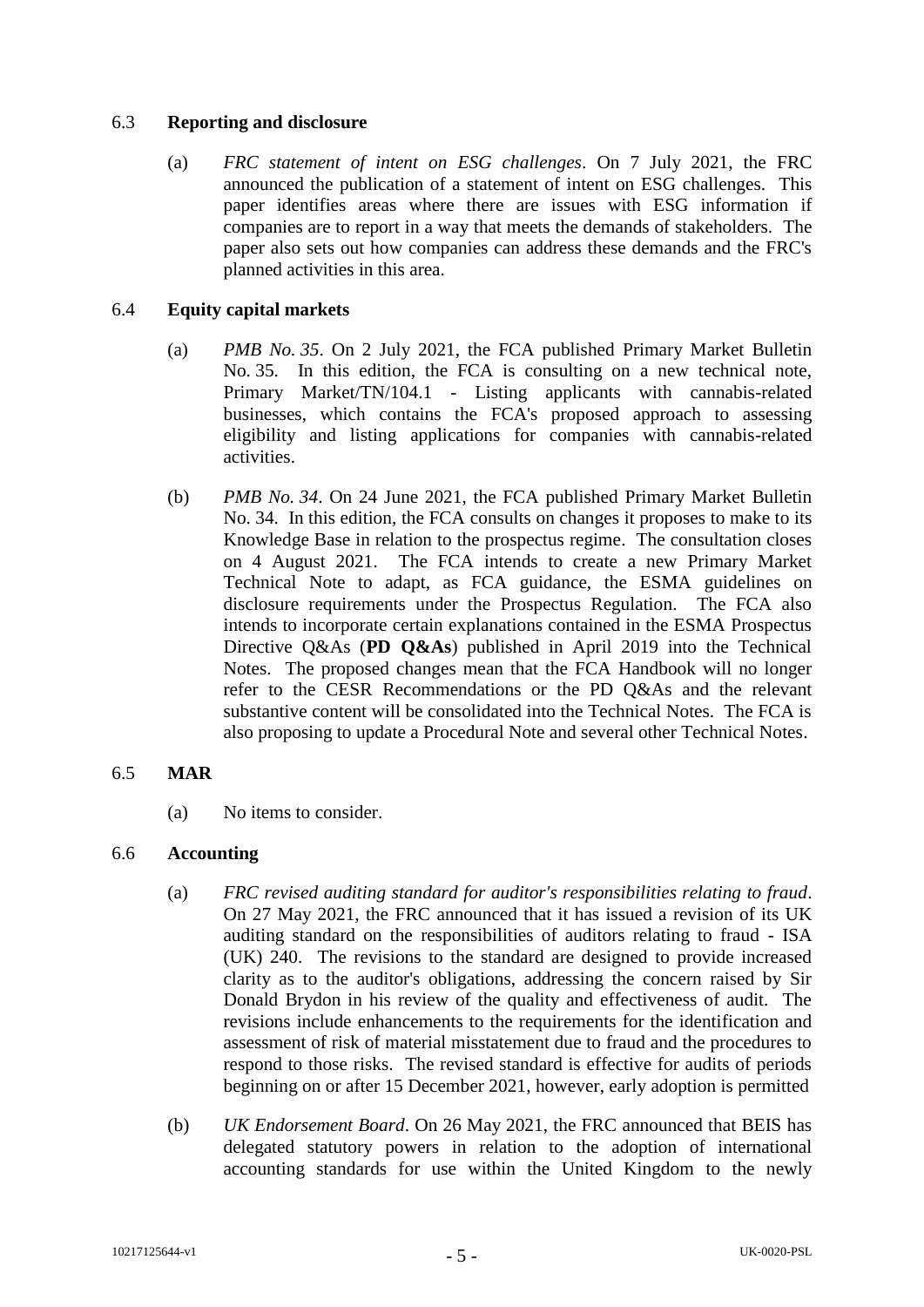established UK Endorsement Board (**UKEB**) pursuant to The International Accounting Standards (Delegation of Functions) (EU Exit) Regulations 2021. These regulations were made on 21 May 2021 – an explanatory memorandum has also been published.

#### 6.7 **Takeovers**

(a) See item 4.2.

#### 6.8 **Miscellaneous**

- (a) *Pension Schemes Act 2021*. On 29 June 2021, the Department for Work and Pensions published its response to its consultation on strengthening The Pensions Regulator's powers in respect of contribution notices and information gathering following its consultation that was published in March 2021. The following statutory instruments, which will come into force on 1 October 2021, have also been published: (i) The Pensions Regulator (Employer Resources Test) Regulations 2021 (draft); and (ii) The Pensions Regulator (Information Gathering Powers and Modification) Regulations 2021 (made on 23 June 2021). On 24 May 2021, The Pension Schemes Act 2021 (Commencement No. 1) Regulations 2021 were made. These are the first commencement regulations made under the Pension Schemes Act 2021 and, amongst other things, brought into force certain provisions of the Act on 31 May 2021 for the purpose only of making regulations.
- (b) *HMT response to consultation on regulatory framework for financial promotion approvals.* On 22 June 2021, HMT published the response to its consultation on the regulatory framework for approval of financial promotions.
- (c) *HMRC decommissions the stamp presses.* On 18 June 2021, HMRC published formal Gazette notices and an accompanying press release confirming the withdrawal of the physical stamp presses with effect from 19 July 2021. The Gazette notices confirm that from 19 July 2021 stock transfer forms (and other instruments affected by the notices) will only be duly stamped by a lawful die where stamp duty has been paid and notified to HMRC in accordance with the electronic procedure that was introduced in March 2020 due to the COVID-19 pandemic. Pursuant to the electronic procedure, HMRC confirms by letter that the relevant instrument has been duly stamped. On 9 July 2021, Companies House updated its guidance to confirm that the temporary measures put in place during the COVID-19 pandemic for stamping SH03 forms with stamp duty paid have been made permanent.
- (d) *Law Commission discussion paper on corporate criminal liability.* On 9 June 2021, the Law Commission announced the publication of a discussion paper on corporate criminal liability and that it is seeking views on whether, and how, the laws relating to corporate criminal liability can be improved so that they appropriately capture and punish criminal offences committed by corporations, and their directors or senior management. The consultation closes on 31 August 2021.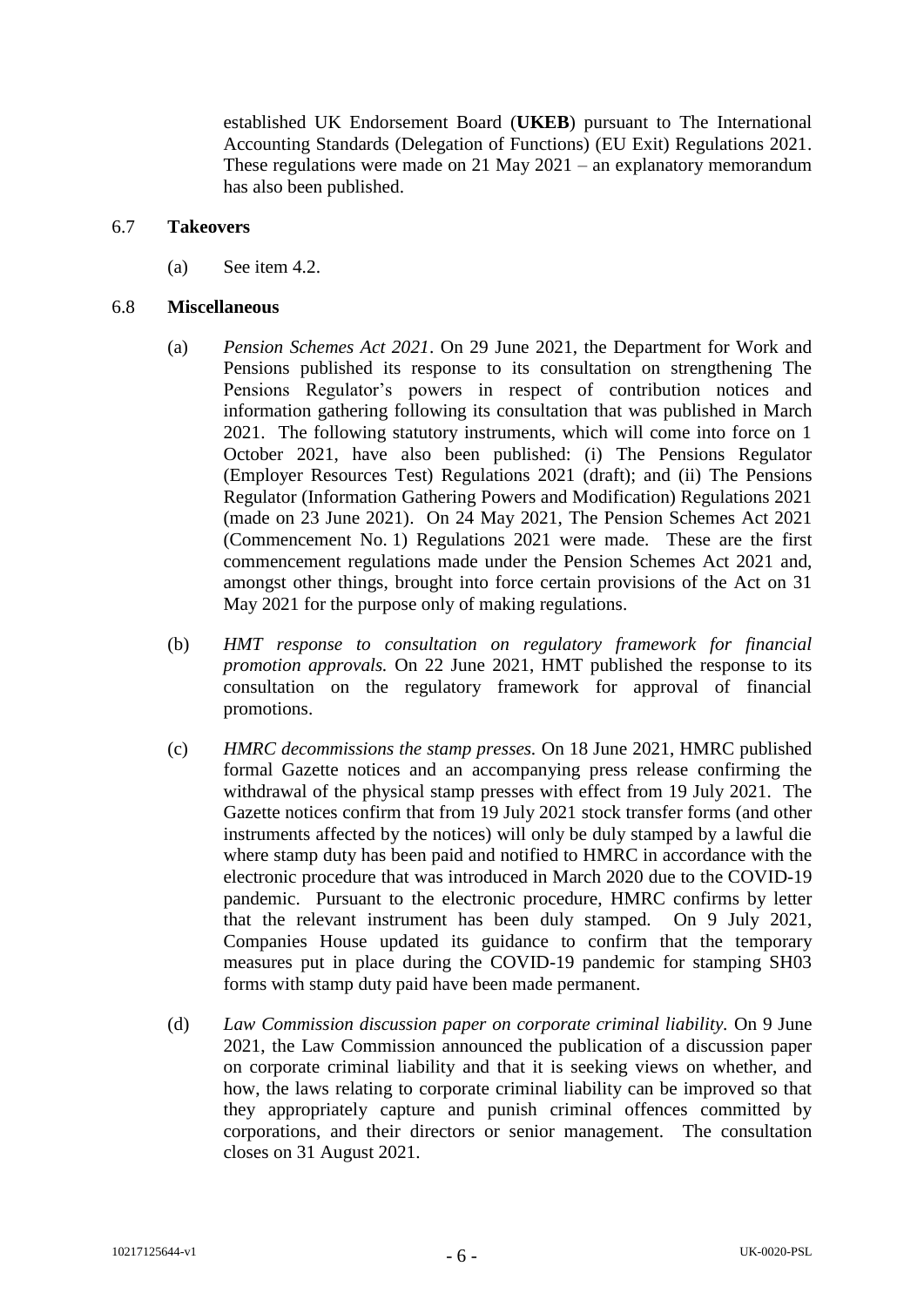### 6.9 **Cases**

- (a) *Zavarco UK plc v Ranjeet Singh Sidhu [2021] EWHC 1526 (Ch)*. The High Court had to consider whether the exemption in section 594 CA 2006 to the restriction in section 593 CA 2006 that a public limited company must not allot shares for non-cash consideration unless it obtains an independent valuation report applied where a plc had allotted shares to an allottee that had not paid any cash for the shares. The allottee argued that the shares had been allotted pursuant to a share sale arrangement that fell within the exception in section 594, which exempts allotments where the consideration for the allotment consists of an arrangement for the transfer of shares in another company to the plc. The High Court held that section 593 had been breached because at the time the shares in the plc were allotted there was no "arrangement" that satisfied the provisions of section 594. The allottee was therefore liable under section 593(3) CA 2006 to pay the plc a sum equal to the entire nominal value of the allotted shares (the shares were not issued at a premium). The High Court also ruled that it was not able to grant relief under section 606 CA 2006 – being the first decision in respect of this provision of the CA 2006.
- (b) *Alan Burnell v (1) Trans-Tag Limited (2) Robert Aird [2021] EWHC 1457 (Ch)*. The High Court had to consider, amongst other things, whether a former de facto director was in breach of section 175 CA 2006 by virtue of section 170(2)(a) CA 2006 as a result of post-resignation acts. Although the general principle is that a director (including a de facto director) ceases to be subject to directors' duties when he/she ceases to be a director, section 170(2)(a) extends the application of the duty to avoid conflicts of interest in section 175 to former directors as regards the exploitation of any property, information or opportunity of which he/she became aware at the time when he/she was a director. Section 170(4) CA 2006 provides that the directors' duties codified in sections 171 to 177 CA 2006 must be interpreted and applied having regard to the corresponding common law rules and equitable principles. Pre-existing case law indicates that a director's fiduciary duties terminate once he/she has ceased to be a director. However, under previous decisions, former directors have been held liable for breach of duty where the former director's resignation was prompted or influenced by his/her wish to exploit a business opportunity for his/her own benefit – although case law provides that a claim for breach of duty must be based on actions of the director before or at the time of resignation (and not on solely post-resignation acts). Having considered section 170(4) and the previous case law, the court noted that section 170(2)(a) expressly provides that the duty in section 175 "continues" after the relevant person ceases to be a director in certain circumstances and held that it is not permissible as a matter of construction to ignore the plain words of the statute. Therefore, the court held that a breach of the continuing duty to avoid conflicts of interest under section 175 as extended by section  $170(2)(a)$  could be founded solely on post-resignation acts and without a requirement to show that the director's resignation was prompted or influenced by the director's desire to exploit a business opportunity for his/her own benefit. In this respect, the codified duty in section 175 extends beyond the